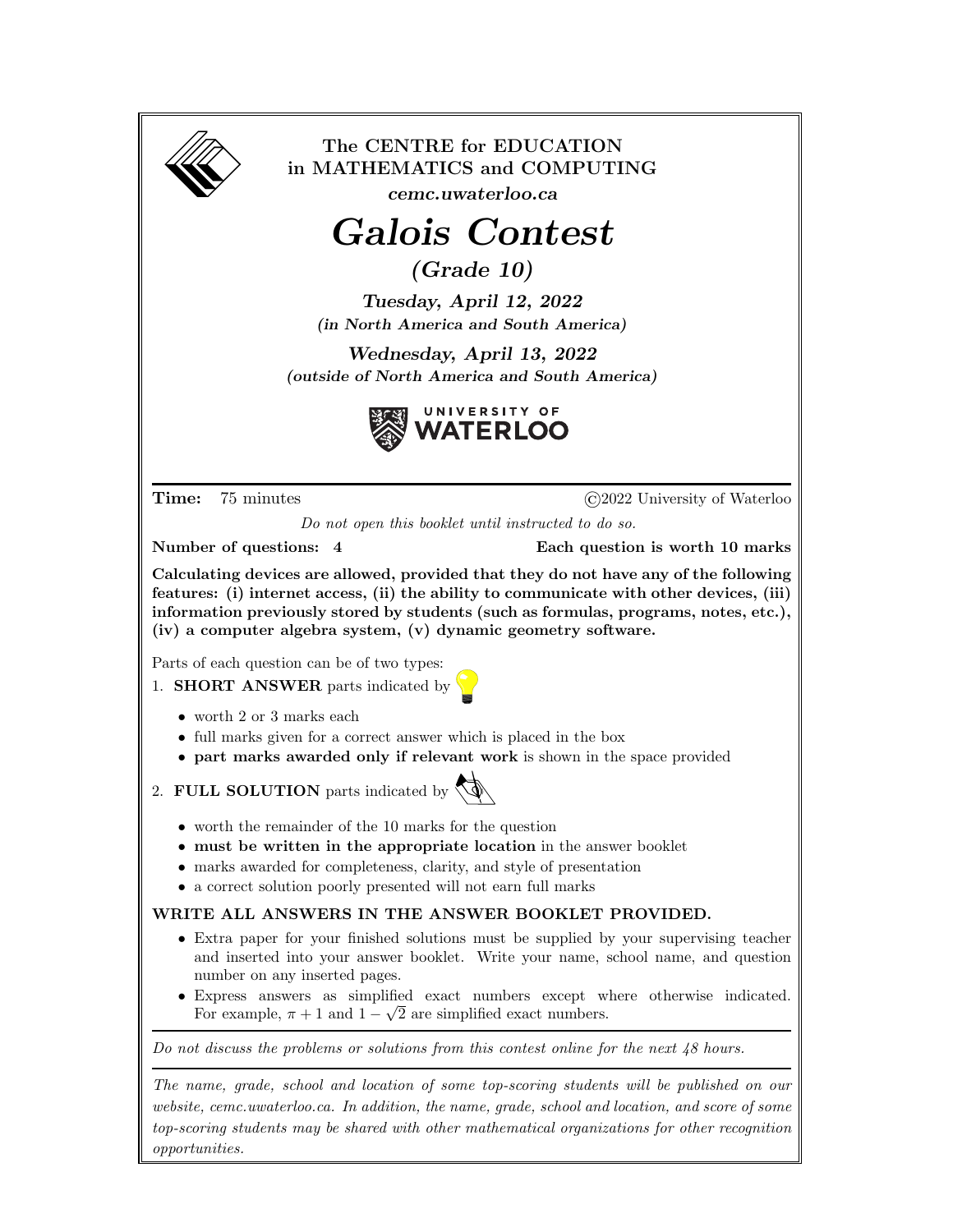NOTE:

- 1. Please read the instructions on the front cover of this booklet.
- 2. Write all answers in the answer booklet provided.
- 3. For questions marked  $\Box$ , place your answer in the appropriate box in the answer booklet and show your work.
- 4. For questions marked  $\mathcal{A}$ , provide a well-organized solution in the answer booklet. Use mathematical statements and words to explain all of the steps of your solution. Work out some details in rough on a separate piece of paper before writing your finished solution.
- 5. Diagrams are not drawn to scale. They are intended as aids only.
- 6. While calculators may be used for numerical calculations, other mathematical steps must be shown and justified in your written solutions, and specific marks may be allocated for these steps. For example, while your calculator might be able to find the  $x$ -intercepts of the graph of an equation like  $y = x^3 - x$ , you should show the algebraic steps that you used to find these numbers, rather than simply writing these numbers down.
- 7. No student may write more than one of the Fryer, Galois and Hypatia Contests in the same year.
- 1. Alice and Bello contributed to the cost of starting a new business. The ratio of Alice's contribution to Bello's contribution was 3 : 8.
	- (a) If the cost of starting the new business was \$9240, what was Bello's contribution to this starting cost?
	- (b) Alice and Bello divided up all profits in the first year of the business in the same ratio, 3 : 8. Alice's share of the first year's total profit was \$1881. What was the total profit of the business for the first year?
	- (c) In the second year, the business was changed so the share of that year's profits for Alice and Bello was in the ratio of  $3:(8+x)$ . If the profit for the second year was \$6400 and Bello's share of that profit was \$5440, determine the value of x.
- 2. In the diagram shown, line  $L_1$  has equation  $y = \frac{3}{2}$  $\frac{3}{2}x + k$ , where  $k > 0$ , and  $L_1$  intersects the y-axis at P. A second line,  $L_2$ , is drawn through P perpendicular to  $L_1$ , and intersects the x-axis at  $Q$ . A third line,  $L_3$ , is drawn through  $Q$  parallel to  $L_1$ , and intersects the y-axis at R.
	- (a) What is the slope of  $L_2$ ?
	- (b) Written in terms of  $k$ , what is the x-coordinate of point Q?
	- (c) If the area of  $\triangle PQR$  is 351, determine the value of k.

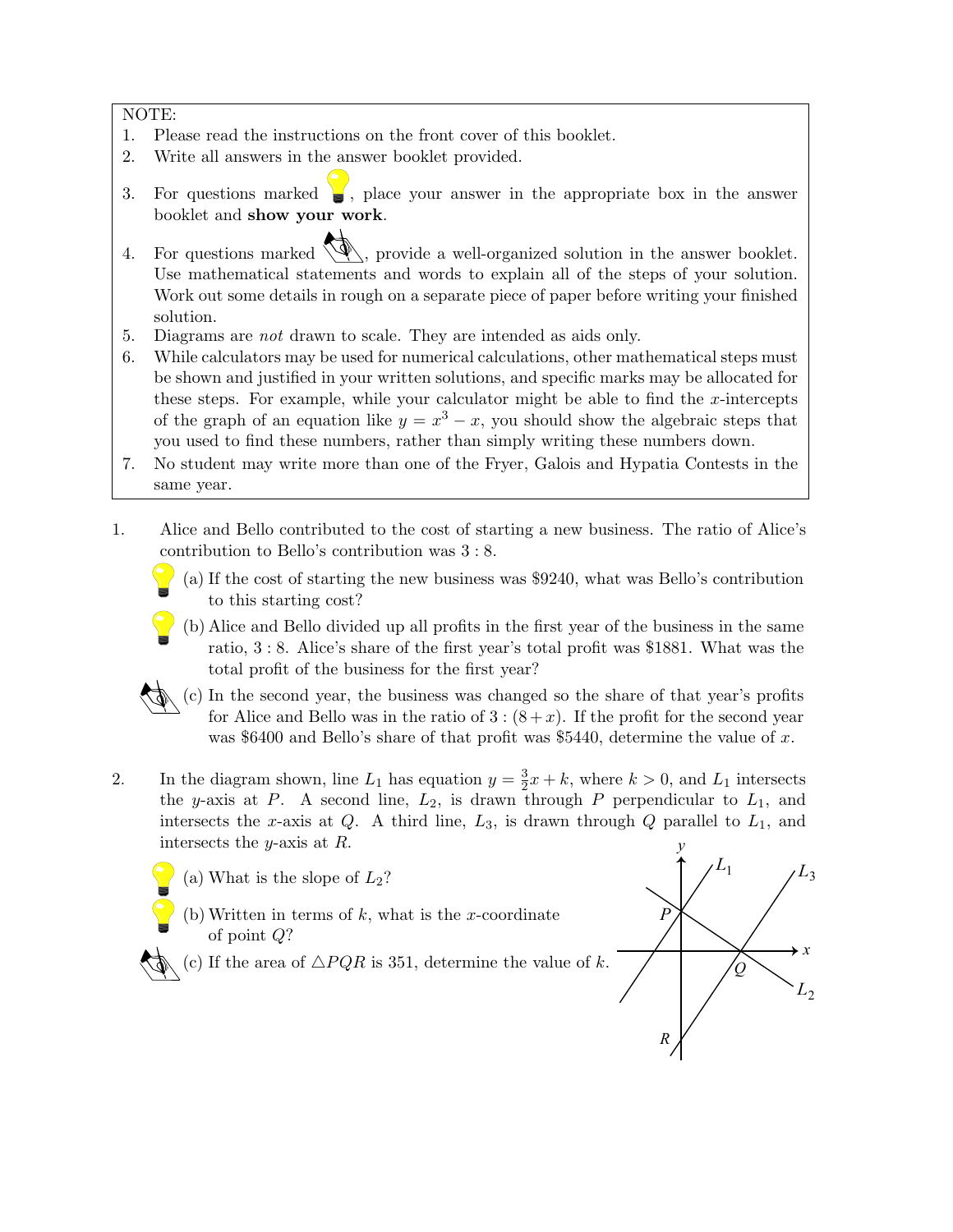3. The prime factorization of 324 is  $2 \times 2 \times 3 \times 3 \times 3 \times 3 \times 3$  or  $2^2 \times 3^4$ . Notice that 324 is a perfect square because it can be written in the form  $(2 \times 3^2) \times (2 \times 3^2)$ .

The prime factorization of 63 is  $3^2 \times 7$ . Notice that 63 is not a perfect square, but  $63 \times 7$ is a perfect square, because  $63 \times 7 = 3^2 \times 7^2 = (3 \times 7) \times (3 \times 7)$ .

- (a) The product  $84 \times k$  is a perfect square. If k is a positive integer, what is the smallest possible value of  $k$ ?
- (b) The product  $572 \times \ell$  is a perfect square. If  $\ell$  is a positive integer less than 6000, what is the greatest possible value of  $\ell$ ?
- (c) Show that if m is a positive integer less than 200, then  $525\,000 \times m$  cannot be a perfect square.
- (d) The list  $10, 10^3, 10^5, \ldots, 10^{99}$  contains the fifty powers of 10 with odd integer exponents from  $10^1$  to  $10^{99}$ , inclusive. Show that the sum of every choice of three different powers of 10 from this list is not a perfect square.
- 4. A Bauman string is a string of letters that satisfies the following two conditions.
	- Each letter in the string is  $A, B, C, D$ , or  $E$ .
	- No two adjacent letters in the string are the same.

For example, AECD and BDCEC are Bauman strings of length 4 and length 5, respectively, and ABBC and DAEEE are not Bauman strings.

- (a) How many Bauman strings of length 5 are there in which the first letter and the last letter are both A?
- (b) Determine the number of Bauman strings of length 6 that contain more than one B.
	- (c) Determine the number of Bauman strings of length 10 in which the first letter is C and the last letter is D.